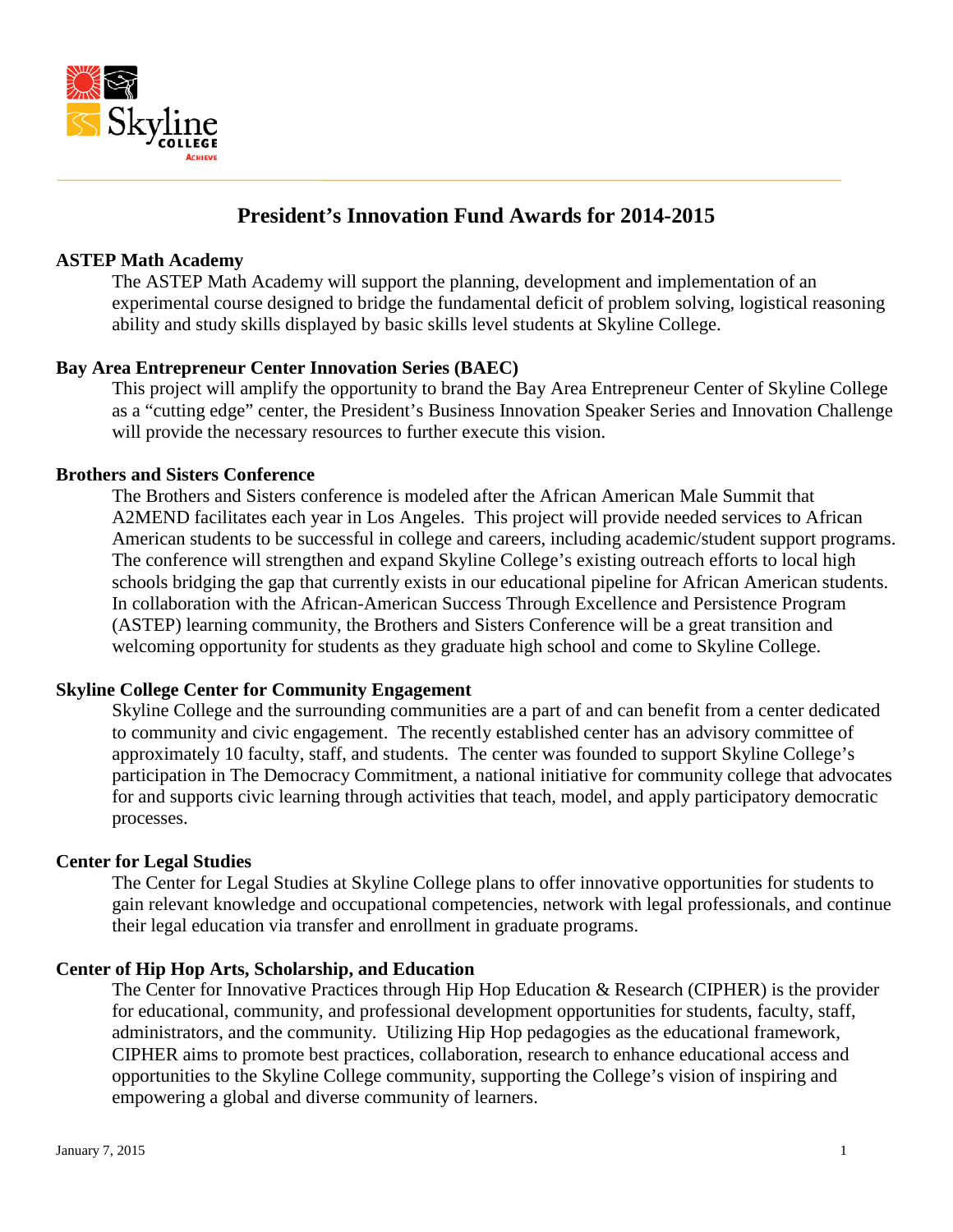

## **Coastal Connection**

Our Coastal community represents a valuable segment of San Mateo County's economy, supporting important jobs in the local hospitality and tourism industry. The development of curriculum and training that aligns with the priorities and values of our neighboring coastal communities will help create and support a valuable collaborative partnership between Skyline College and the San Mateo County Harbor District. Through the establishment of the "Coastal Education and Training Institute", curriculum and training programs can be offered alongside other career programs in order to educate and prepare individuals for workforce opportunities in the San Mateo Coastal Community.

#### **College Lecture Series**

Through an Annual Lecture Series for Skyline College this project will continue to raise the consciousness of the campus community and provide increase opportunity for campus dialogue. The series will challenge status quote and normative thinking on a variety of topics and provide an opportunity for reflection upon the issues. It also gives us an opportunity to reflect upon and implement aspects of Skyline College's Diversity Framework Plan.

#### **Dance Conference**

The Dance Program at Skyline College needs to develop a reputation within the community as a diverse and vibrant program in order to continue growing. The Dance Conference will be a sliding-scale dance conference, open to members of the community, local high school students and Skyline College students. Our goal is for the event to increase recruitment for the dance program, provide cross cultural dance experiences for our community, and create connections between students, schools and dance professionals that will support the pursuit of education.

## **Global Mentorship Leadership Project**

This project will benefit Skyline College by fulfilling the college's role as a cultural center for the community by building on existing partnerships with local and international organizations such as: The San Francisco Chapter of The Links, the African American Museum and Library of Oakland, Grand Bassa Community College, Liberia and the Museum of the African Diaspora. These partnerships provide a direct connection to resources linking the Skyline College community with the history and contributions of people of the Diaspora. This project will benefit the students by providing them with the opportunity to be a part of a broader global Community.

## **International Trade Program Project – Chinese Language, Culture and Business Immersion Summer Camp and Chinese Scholar Speaker Series**

The International Trade Program along with the Asian Studies Center will provide Chinese immersion summer camp in Chinese business language, culture, and business to high school students, Skyline College students and the community. Also hosting Asian Scholar Speaker Series to promote culture diversity and international education.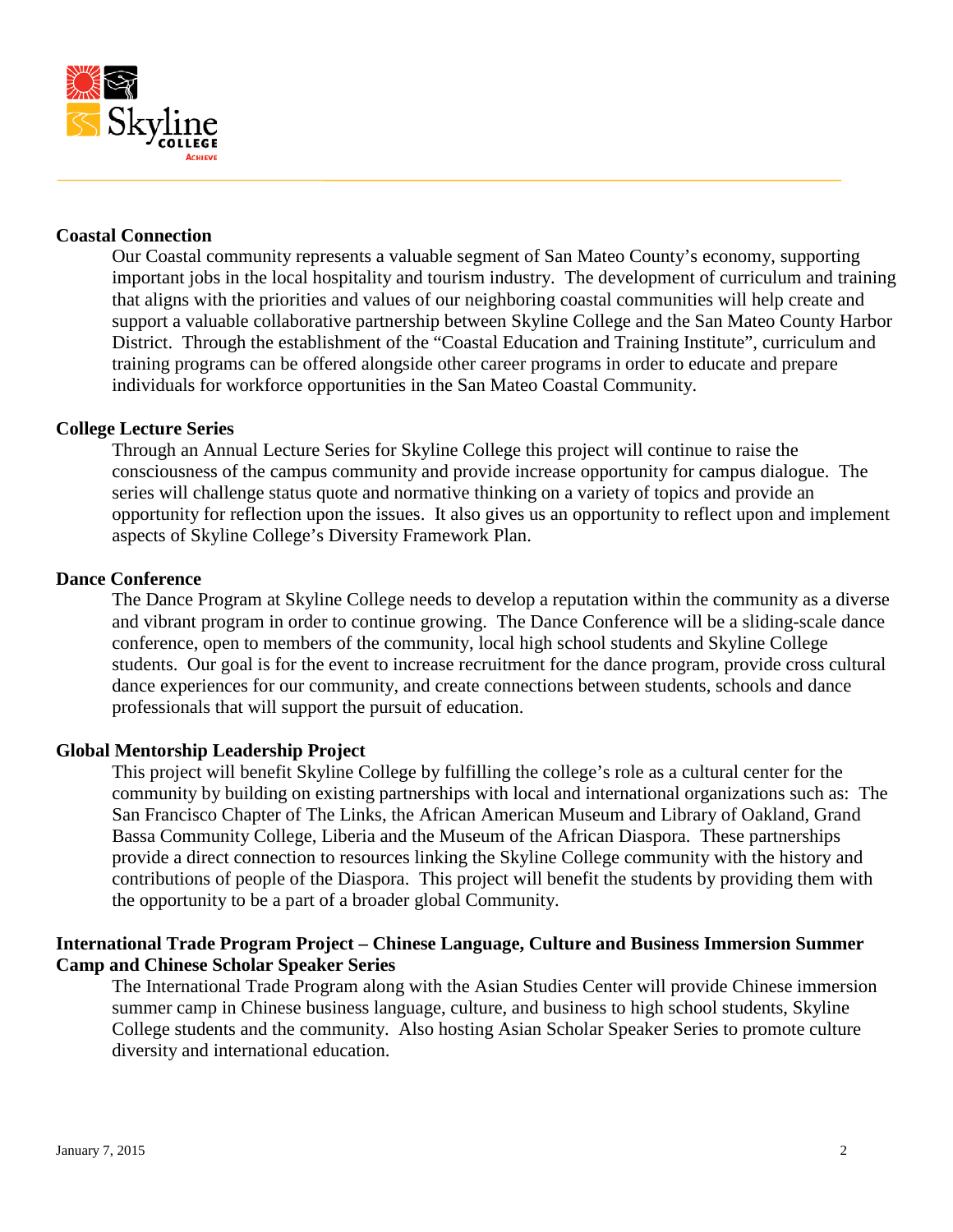

## **KinderCaminata at Skyline College**

The KinderCaminata project will showcase a first-choice campus by educating families and informing the surrounding communities of the services provided by Skyline College. It will make education a realistic and accessible goal for all individuals. These goals and objectives will be met through numerous collaborative efforts with departments on campus and the external community.

## **Literacy Intervention Community Program**

Skyline College Career Services faculty are establishing the foundation for a literacy enhancement program that will allow Skyline students interested in working with school age students or who may be considering a career in education to gain exposure in the field. This partnership is between Skyline College, Los Cerritos Elementary School in South San Francisco and Reading Partners. The goal of this cooperation is to enhance the literacy scores of designated elementary students in our local neighborhood, and provide Skyline College students with the opportunity to contribute to their community by assisting children, who without receiving supplemental services, would likely continue to test below grade level.

#### **Middle School Outreach**

The Middle School Outreach Project has completed two successful years of exposing middle school students to college and careers beyond their score as well as multiple financial options to pay for their education. Reaching out to at-risk students in middle school encourages and motivates them to get back on track to ensure a successful future filled with opportunities. This project instills within these students the expectation that higher education is possible and accessible.

#### **Passport to the World**

Skyline College students have a wealth of resources and opportunities available to them to explore other cultures, learning environments, and other areas of the world outside of the San Francisco Bay Area. This project will educate the Skyline College community of the resources and opportunities available.

#### **Skytalks**

Skytalks is designed to increase consciousness of the campus community and expose students, undeclared, to the various fields of study and paths to success available here at Skyline College. Inspiring and stimulating Skyline College professors will give short talks, using supporting technology to share the benefits of their fields of instruction with students. It will be held in the theater at the beginning of each year and be available to view online at any point by current and prospective Skyline College students.

#### **Sustainable Campus**

The Sustainable Campus project will develop a new interactive sustainability curriculum across multiple academic departments. It will enrich student's education through experimental project-based learning and enhance the level of student engagement.